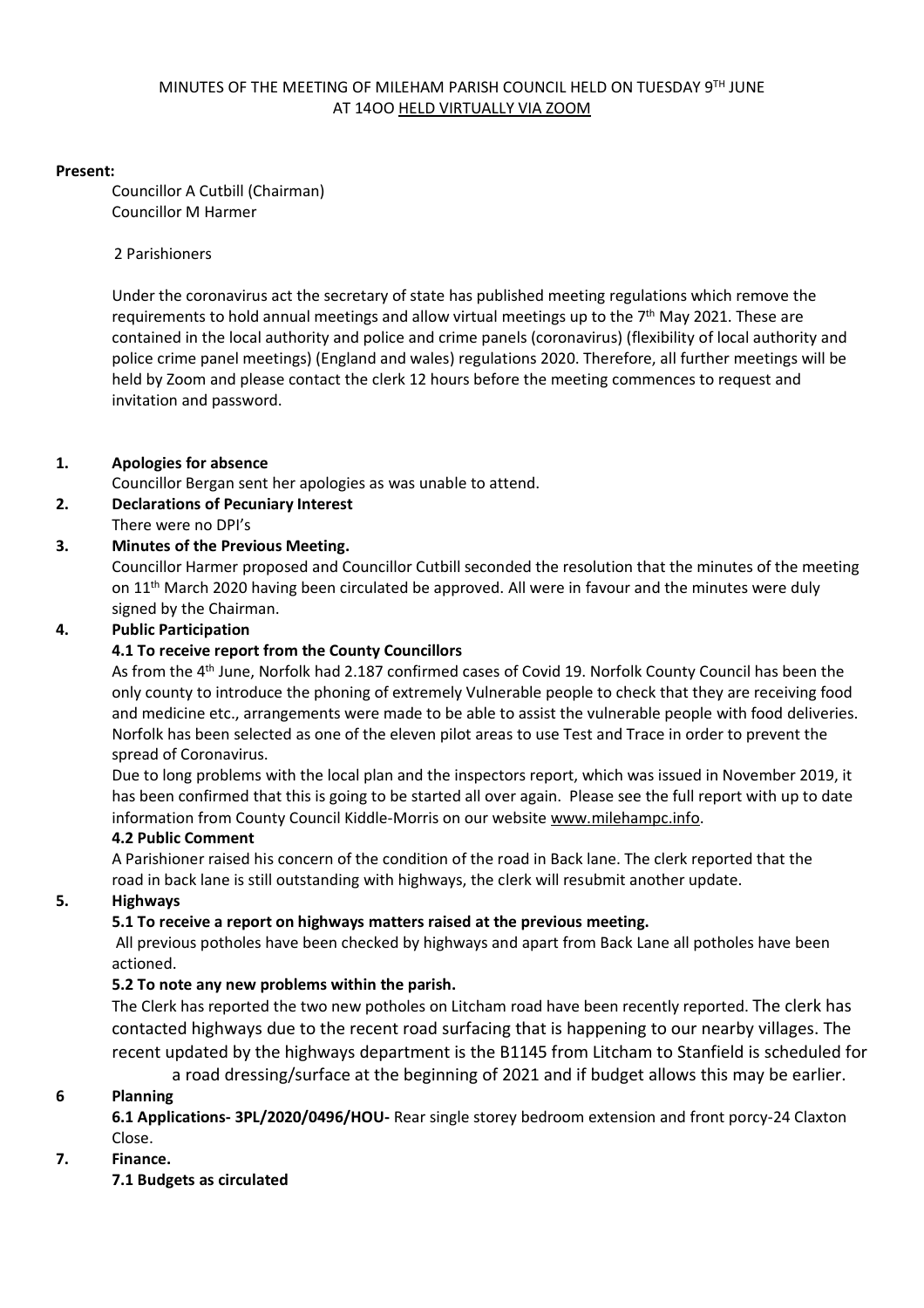To approve the financial statements for 2019/2020 – All Councillors reviewed the AGAR and income and expenditure accounts for the financial year 2019/20. All Councillors confirmed them as a true record that the chairman to sign.

### **7.2 Balances and cheques for authorisation as circulated.**

Councillor Harmer proposed and Councillor Cutbill seconded the resolution on the authorisation of the cheques.

8. **Matters for next meeting (not for discussion) to be added to the Agenda:** Mileham Primary School, Finger post (near back lane) and Dog Bins

To Confirm that the next meeting of Mileham Parish Council is to be held 14<sup>th</sup> July at 2pm via Virtual Meeting using Zoom.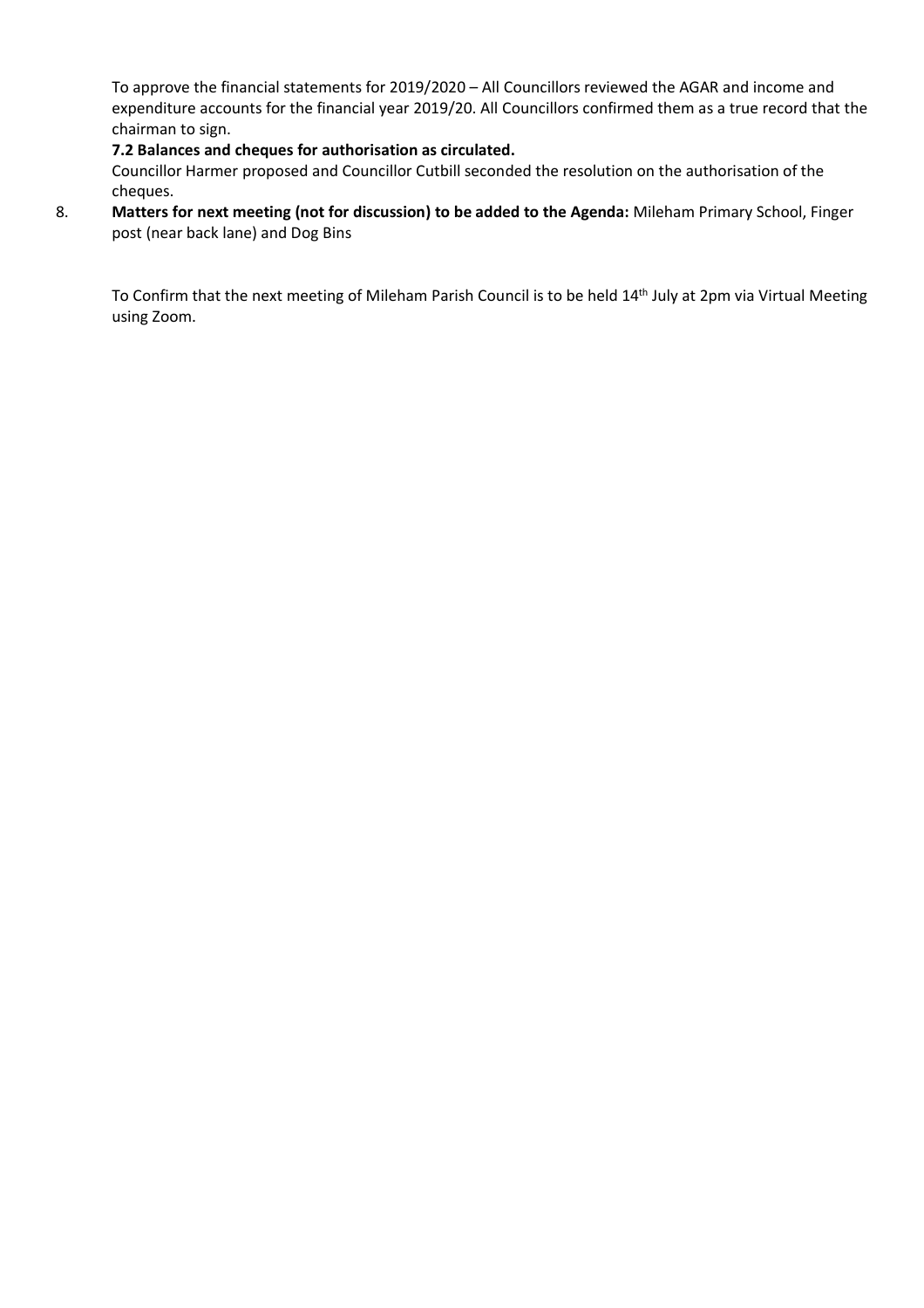# FINANCE: 31.05.2020

Balances:

-

| <b>Business Premium Account.</b> |           |
|----------------------------------|-----------|
| Balance at 31.05.2020            | £8,618.52 |
| Balance at 31.05.2020            | £8,618.52 |
| <b>Community Account.</b>        |           |
| Balance at 01.04.2020            | £1,615.77 |
| Breckland 09.04.2002             | £3,500.00 |
| Norfolk Community-Covid Grant    | £1,000.00 |
| <b>Tax Refund</b>                | £128.53   |
| Balance at 28.06.2019            | £6,244.30 |

# Cheques for authorisation

| Cheque<br>number | Cheque payable to       | <b>Reason for Payment</b>              | Cheque<br>lamount |
|------------------|-------------------------|----------------------------------------|-------------------|
|                  | 737 Community Heartbeat | Annual Support cost Year 2             | £162.00           |
|                  | 738 Solopress           | Covid-19 postcards                     | £23.88            |
|                  | 739 D.K.Secker          | Dog signs for Village use              | £27.68            |
|                  | 740 D.K.Secker          | Salary for April, May & June £162.56 x | £468.28           |